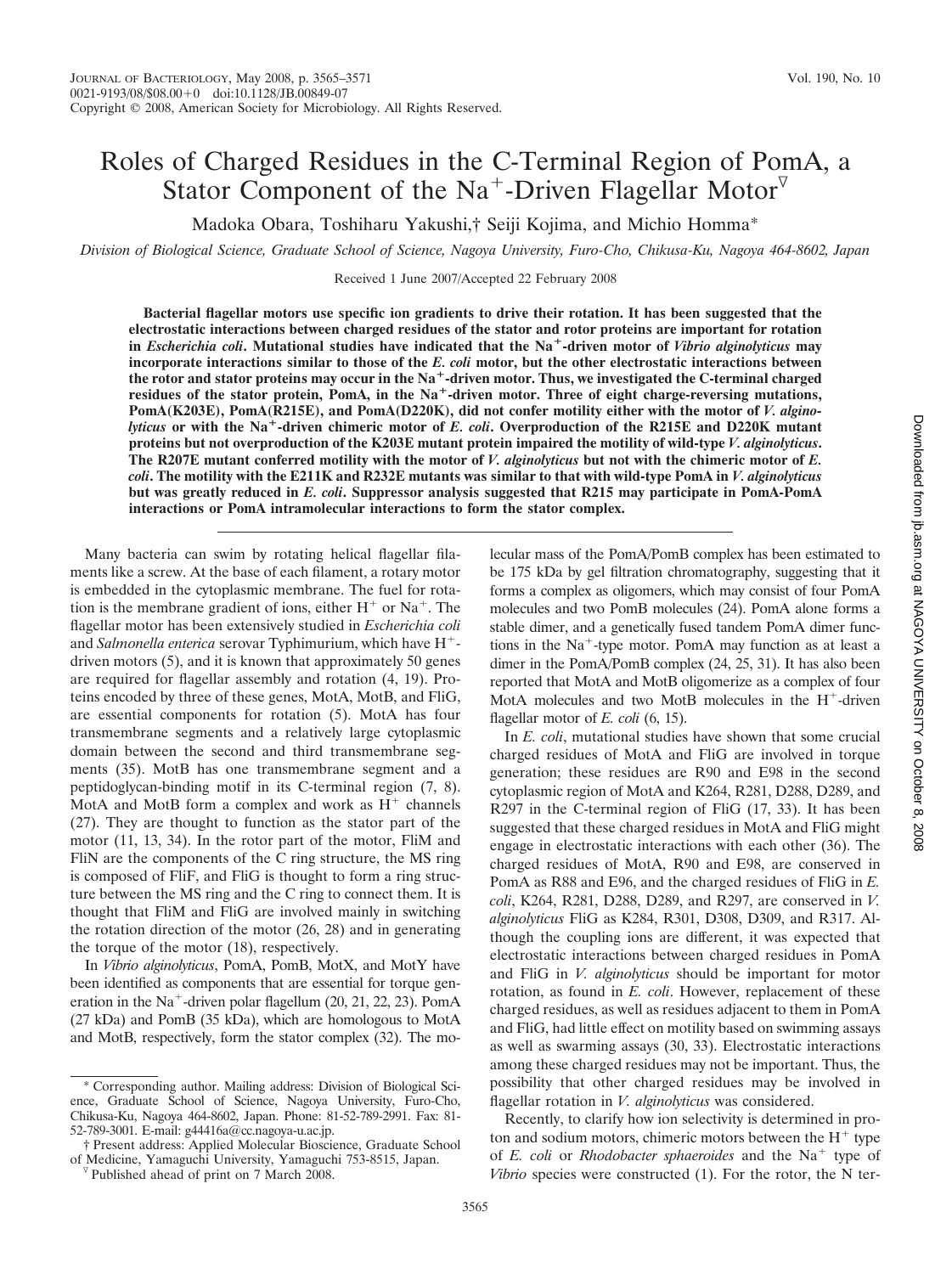minus of FliG from *E. coli* and the C terminus from *V. alginolyticus* were joined to create the chimeric protein  $\text{Fil}_{\text{EV}}$ . This protein functioned as a proton-driven motor in *E. coli* (10, 30). Furthermore, chimeric protein PotB, which combines the Nterminal domain of PomB containing the transmembrane segment and the C-terminal domain of MotB containing the peptidoglycan-binding motif, was constructed. When PomA and PotB were coexpressed, they functioned not only in *V. alginolyticus* but also in  $E$ . *coli* as an  $Na<sup>+</sup>$ -driven motor (2). The  $Na<sup>+</sup>$ -driven motor of *Vibrio* can be converted into an  $H<sup>+</sup>$ driven motor in *E. coli* without MotX and MotY, which are essential for the wild-type *Vibrio* wild-type sodium motor.

Using this chimeric motor system, a comparative study was carried out with *E. coli* (29). Neutral or charge reversal mutations were introduced into conserved charged residues in the cytoplasmic domain of PomA and the C terminus of FliG from *V. alginolyticus*. Patterns of synergism and suppression in rotor/ stator double mutants indicated that proteins in *V. alginolyticus* appeared to engage in electrostatic interactions in essentially the same way that they do in *E. coli*. However, the motor in *V. alginolyticus* was relatively more robust in response to the mutations than the motor in *E. coli*, which means that there may be specific electrostatic interactions between the rotor and the stator for the  $Na<sup>+</sup>$ -driven motor.

In this study, we focused on the conserved charged residues in the C terminus of PomA in *Vibrio* species, which has an Na<sup>+</sup>-driven motor, that are not present in MotA of *E. coli*, which has the proton-driven motor. We made eight charge reversal mutants and measured their effects on swarming in *V. alginolyticus.* Furthermore, the mutant proteins were coexpressed with PotB in *E. coli* cells as an Na<sup>+</sup>-type motor, and the effects on swarming were investigated.

#### **MATERIALS AND METHODS**

**Strains, plasmids, and mutagenesis.** Strains and plasmids are listed in Table 1. Mutations were introduced into PomA using the QuikChange procedure as reported previously (29). In *Vibrio*, PomA and its variants were produced from plasmid derivatives of pYA303, which contains *pomA* and *pomB*. Plasmids were selected or maintained in the presence of 100  $\mu$ g ml<sup>-1</sup> kanamycin.

In *E. coli*, the PomA proteins were produced from plasmid derivatives of pYS3, which contains *pomA* and *potB*. Plasmids were selected or maintained in the presence of 25  $\mu$ g ml<sup>-1</sup> chloramphenicol. PotB is a chimeric protein composed of residues 1 to 50 of *V. alginolyticus* PomB and residues 59 to 308 of *E.*  $\text{coli}$  MotB. Fli $\text{G}_{\text{EV}}$  is a chimeric protein with residues 1 to 241 of *E. coli* FliG fused to residues 262 to 351 of *V. alginolyticus* FliG. These chimeric proteins were produced from plasmid derivatives of pTY402 following addition of 1 mM arabinose.

**Culture of cells.** *V. alginolyticus* was cultured at 30°C in VC medium (0.5% [wt/vol] polypeptone,  $0.5\%$  [wt/vol] yeast extract,  $0.4\%$  [wt/vol] K<sub>2</sub>HPO<sub>4</sub>,  $3\%$ [wt/vol] NaCl, 0.2% [wt/vol] glucose) or in VPG500 medium (1% [wt/vol] polypeptone, 0.4% [wt/vol] K<sub>2</sub>HPO<sub>4</sub>, 500 mM NaCl, 0.5% [wt/vol] glycerol). *E. coli* was cultured at 37°C in LB broth (1% [wt/vol] tryptone peptone, 0.5% [wt/vol] yeast extract, 0.5% [wt/vol] NaCl) or in T broth (1% [wt/vol] Bacto tryptone, 0.5% [wt/vol] NaCl). For swarming assays, overnight cultures were spotted on VPG500 medium-0.25% agar plates containing 100  $\mu$ g ml<sup>-1</sup> kanamycin for *Vibrio*. For *E. coli*, overnight cells were cultured in T broth at 30°C for 4 h. When cultures reached the exponential growth phase, 1 mM arabinose was added, and incubation was continued for an additional 4 h. The cultured cells were diluted appropriately and inoculated onto T broth-0.27% agar plates containing 12.5  $\mu$ g ml<sup>-1</sup> chloramphenicol, 50  $\mu$ g ml<sup>-1</sup> ampicillin, and 1 mM arabinose.

**Detection of proteins.** *Vibrio* and *E. coli* cells were cultured at 30°C for 4 h in VPG500 medium and for 4.5 h in T broth. The cells from  $25-\mu l$  portions of cultures (optical density at 660 nm, 10) were suspended in sodium dodecyl sulfate (SDS) loading buffer containing  $5\%$  (vol/vol)  $\beta$ -mercaptoethanol and boiled at

TABLE 1. Strains and plasmids

| Strain or plasmid                  | Genotype or description <sup>a</sup>                            | Reference or<br>source |
|------------------------------------|-----------------------------------------------------------------|------------------------|
| <i>V. alginolyticus</i><br>strains |                                                                 |                        |
| VIO5                               | Laf <sup>-</sup> Pof <sup>+</sup> Rif <sup><math>r</math></sup> | 23                     |
| <b>NMB191</b>                      | VIO5 Δ <i>pomAB</i>                                             | 32                     |
| E. coli DFB245                     | $modA \triangle filG$                                           | 36                     |
| Plasmids                           |                                                                 |                        |
| pSU <sub>41</sub>                  | $\mathrm{Km}^{\mathrm{r}}$ P <sub>lac</sub> lacZ $\alpha$       | 3                      |
| pYA303                             | pSU41, 1.9-kb BamHI-SacI<br>$(pomAB^+)$                         | 14                     |
| pJN152                             | $His6$ -pomA/pomB in pSU41                                      | H. Fukuoka             |
| pBAD24                             | $pBR322$ derived, $P_{BAD}$ Amp <sup>r</sup>                    | 11                     |
| pBAD33                             | $p$ ACYC184 derived, $P_{\text{BAD}}$ Cm <sup>r</sup>           | 11                     |
| pTY402                             | $\frac{f}{iG_{EV}}$ gene in pBAD33                              | 30                     |
| pYA25                              | pBAD24 derivative with                                          | 29                     |
|                                    | inverted multiple cloning<br>sites                              |                        |
| pYS3                               | <i>pomA potB</i> in pYA25                                       | 29                     |

<sup>a</sup> Km<sup>r</sup>, kanamycin resistant; Rif<sup>r</sup>, rifampin resistant; Amp<sup>r</sup>, ampicillin resistant; Cm<sup>r</sup>, chloramphenicol resistant; P<sub>BAD</sub>, *araBAD* promoter; P<sub>lac</sub>, *lac* promoter.

100°C for 5 min. SDS-polyacrylamide gel electrophoresis (PAGE) and immunoblotting were performed as described previously. Antibodies against PomA (PomA91 for samples prepared from *Vibrio* and PomA1312 for samples prepared from *E. coli*), PomB (PomB93), and MotB were used as previously described (32).

**Coelution assay.** Cells of *Vibrio* strain NMB191 ( $\Delta p$ *omAB*) expressing a His<sub>6</sub>tagged PomA derivative were cultured in VC medium at 30°C for 4 h, harvested by centrifugation, washed with V buffer (50 mM Tris-HCl [pH 7.5], 300 mM NaCl, 5 mM MgCl<sub>2</sub>), resuspended in TMPD (20 mM Tris-HCl [pH 8.0], 5 mM MgSO4, 0.5 mM phenylmethylsulfonyl fluoride [PMSF], 1 mM dithiothreitol [DTT]) containing 5  $\mu$ g ml<sup>-1</sup> of DNase I, and then sonicated. After undisrupted cells were removed by low-speed centrifugation (4,000  $\times$  *g* for 5 min at 4°C), the membrane fraction was recovered by ultracentrifugation (110,000  $\times$  g for 1 h at 4°C). The pellet was homogenized with TPD (20 mM Tris-HCl [pH 8.0], 0.5 mM PMSF, 1 mM DTT, 20% [wt/vol] glycerol). The total cell membrane (5 mg ml<sup>-1</sup> of protein) was suspended in TNPD (20 mM Tris-HCl[pH 8.0], 0.5 mM PMSF, 0.15 M NaCl, 1 mM DTT, 10% [wt/vol] glycerol) containing 5 mM imidazole and 2.5% (wt/vol) 3-[(3-cholamidopropyl)-dimethylammonio]-1-propanesulfonate (CHAPS) for solubilization, incubated on ice for 10 min, and centrifuged at  $150,000 \times g$  for 30 min at 4°C. The supernatant was mixed with Ni-nitrilotriacetic acid (Ni-NTA) agarose (Qiagen) and incubated for 1 h at 4°C with gentle mixing. The Ni-NTA beads were washed three times with TNPD containing 5 mM imidazole and 2.5% (wt/vol) CHAPS. TNPD containing 200 mM imidazole and 2.5% (wt/vol) CHAPS was added to the beads to elute His-tagged PomA and PomB. Eluates and other samples were analyzed by SDS-PAGE following immunoblotting as described above.

#### **RESULTS**

**Mutagenesis of PomA.** As previous studies showed, it is likely that electrostatic interactions of the conserved charged residues between the rotor and stator (MotA or PomA and FliG) contribute to the rotation of the motor (28, 36). However, the *V. alginolyticus* motor seemed to contain other important charged residues in addition to the conserved residues because it was more resistant to mutations in the conserved residues than the *E. coli* motor. We first aligned the amino acids of the C-terminal domains of the PomA orthologues in various bacteria to find specific charged residues that are conserved in most *Vibrio* species but not in *E. coli* MotA; this search resulted in identification of PomA K203, D209, E211,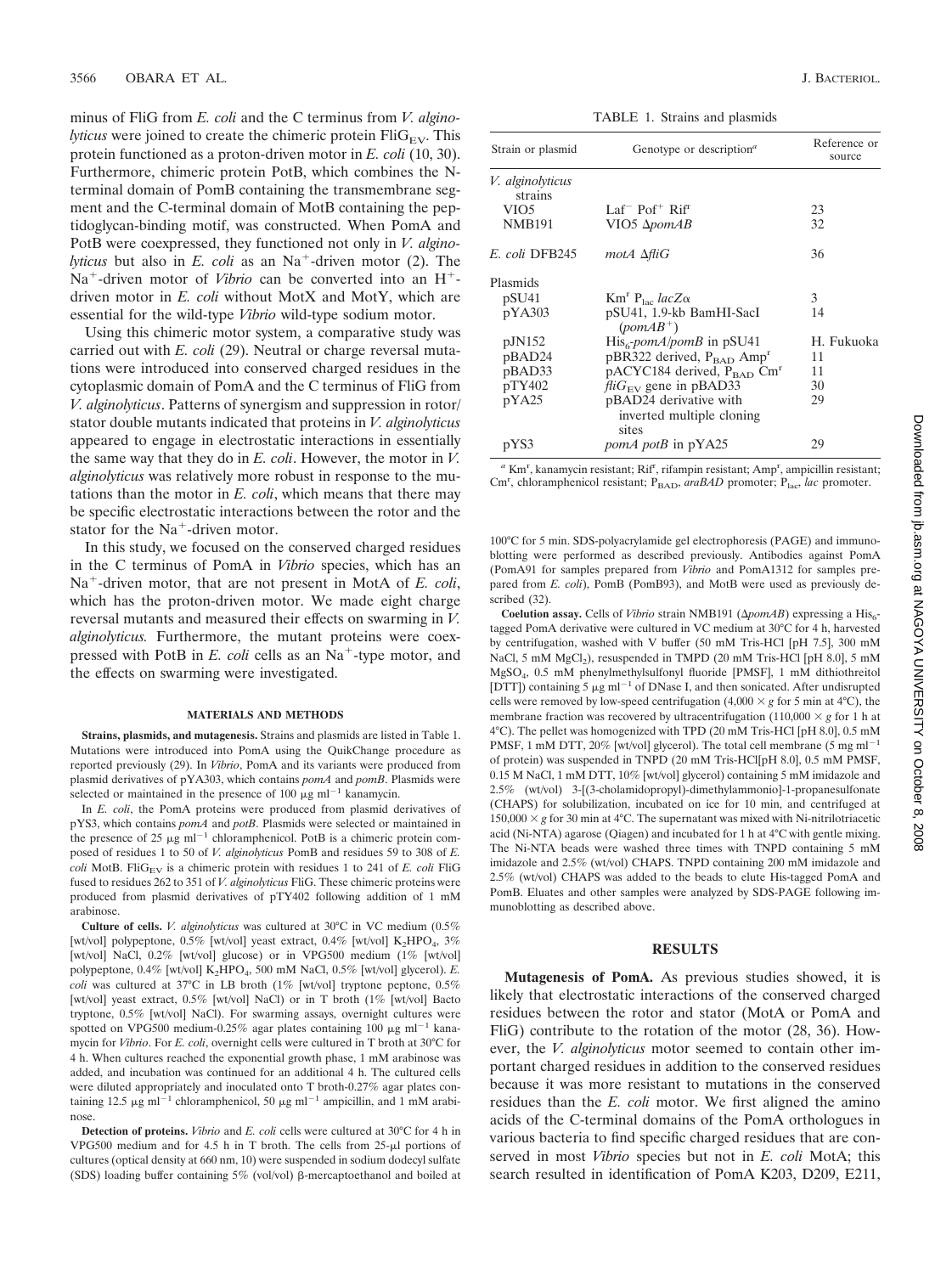

FIG. 1. (A) C-terminal amino acid alignment of PomA, PomA homologues, and *E. coli* MotA. A black background indicates residues identical to *V. alginolyticus* PomA residues, and a gray background indicates residues having the same charge as *V. alginolyticus* PomA residues. Abbreviations: VaPomA, *V. alginolyticus* PomA; VpMotA, *Vibrio parahaemolyticus* MotA; VvMotA, *Vibrio vulnificus* MotA; VcPomA, *Vibrio cholerae* PomA; PpMotA, *Photobacterium profundum* MotA; RsMotA, *R. sphaeroides* MotA; BsMotP, *Bacillus subtilis* MotP; BmMotP, *Bacillus megaterium* MotP; BpMotP, *Bacillus pseudofirmus* MotP; BhMotP, *Bacillus halodurans* MotP; OiMotP, *Oceanobacillus iheyensis* MotP; PaMotA, *Pseudomonas aeruginosa* MotA; EcMotA, *E. coli* MotA. (B) Mutations mapped in a schematic diagram of PomA. Black and gray circles show the residues that we individually replaced with residues with the opposite charge in this study; dominant mutations are indicated by black circles, and the other mutations are indicated by gray circles. R215E suppressor mutations are indicated by black squares. Temperature-sensitive mutations, as described previously (9), are indicated by gray diamonds. The suppressor mutation of the temperature-sensitive mutant is indicated by a black diamond.

R215, D220, R232, and D235 (Fig. 1). To examine whether these residues, which are not conserved in the *E. coli* H utilizing motor, are involved in the function of the motor, they were individually replaced by amino acids with opposite charges, as follows: K203E, D209K, E211K, R215E, D220K, R232E, and D235K. Additionally, PomA R207 was also replaced by an amino acid with the opposite charge to obtain PomA(R207E). This charged residue is conserved in MotA and might be a common important charged residue.

**Mutant profiles in** *Vibrio* **cells.** The mutant *pomA* gene was introduced along with *pomB* into the  $\Delta p$ omAB strain NMB191, and each transformant was inoculated onto a semisolid agar plate. We measured the diameter of the swarming ring at various times. Figure 2A shows the relative expansion values for the swarming rings of PomA variants compared with that of the wild type. The PomA(D209K), PomA(E211K), PomA (R232E), and PomA(D235K) mutants retained swarming ability comparable to that of wild-type PomA strain, but motility was completely eliminated by a mutation in residue K203, R215, or D220. The swarming ability of the R207E mutant was reduced moderately. The swimming speed was ca. 5  $\mu$ m s<sup>-1</sup>, while the fraction of the swimming cells was ca. 22%. The swimming speed of the wild type was ca. 63  $\mu$ m s<sup>-1</sup>.

To detect mutant PomA and PomB proteins, we carried out an immunoblot analysis of whole-cell extracts. When the proteins were overexpressed from plasmids, we could detect PomA and PomB bands for all of the mutants, and some differences in the amounts of proteins among the mutants were observed (Fig. 2B). Although PomA(D235K) could restore the motility to almost wild-type levels, the amount of PomA(D235K)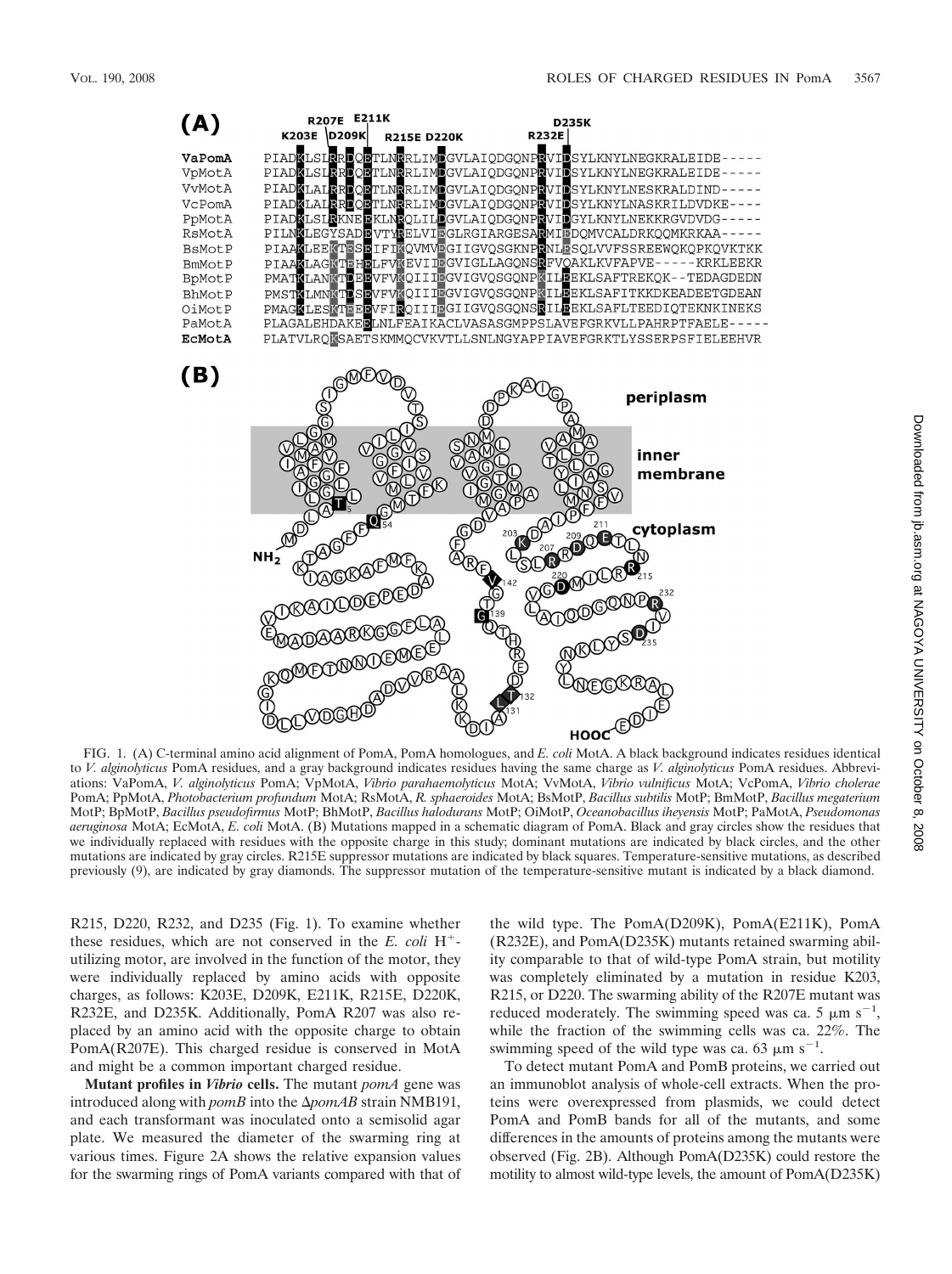

FIG. 2. (A) Relative colony expansion values for *Vibrio* PomA mutants. The relative colony expansion of NMB191 cells expressing no PomA (vector), wild-type PomA (WT), and PomA mutants with PomB was determined. Swarming assays were carried out at least three times, and the diameter of the swarming ring was measured at each time. The relative expansion value was calculated by normalizing the approximate swarm expansion rates of swarming rings of the mutants to that of the wild type (NMB191/pYA303). Cells expressing PomA(K203E), PomA(R215E), PomA(D220K), or PomA(R232E) did not form any swarming rings, like the cells possessed only the vector. (B) Immunoblotting of *Vibrio* cells. The cells described above and wild-type *V. alginolyticus* cells (VIO5) were harvested and suspended in distilled water. Each suspension was subjected to SDS-PAGE and immunoblotting with anti-PomA antibody and anti-PomB antibody.

expressed from the plasmid was significantly less than the amounts of the other PomA mutants and the wild-type PomA. Several bands with higher molecular masses than the PomA band were observed, and they may represent dimer forms and/or different conformational forms, as suggested previously (32). The intensities of these bands were reduced for PomA(K203E), PomA(R207E), and PomA(D220K). The chromosomal PomA expressed in VIO5 (*pomAB*<sup>+</sup>) cells could not be detected. Therefore, the level of PomA in wild-type cells is quite low. The amount of PomB produced in the presence of PomA(K203E) and PomA(R207E) was significantly reduced even though the amount of PomA was not reduced. The K203E and R207E mutations may affect the interaction with PomB because PomB seems to be unstable in the absence of PomA (32).

To test whether the mutations affect the PomA-PomB inter-



FIG. 3. Coelution analysis of PomB and PomA. The solubilized membrane extracts from NMB191 cells expressing PomA, PomA(K203E), PomA(R207E), PomA(R215E), or PomA(R220K) with PomB were incubated with Ni-NTA agarose and eluted by using imidazole as described in Materials and Methods. The eluted fraction of cells expressing PomA(R207E) was diluted 1:2 with SDS loading buffer, and the eluted fraction of cells expressing wild-type PomA was diluted 1:4 with SDS loading buffer. PomA and PomB proteins were detected by immunoblotting using anti-PomA and anti-PomB antibodies. WT, wild type.

action, a His tag was fused to the N terminus of PomA(K203E), PomA(R207E), PomA(R215E), and PomA(D220K), and we performed a coelution assay. These PomA proteins were coexpressed with PomB in NMB191 cells. The amounts of PomA and PomB detected were similar to the amounts detected with cells producing tagless PomA and PomB (data not shown). The membrane proteins were solubilized with CHAPS, bound to Ni-NTA agarose, and eluted by using imidazole. The eluted proteins were detected by immunoblotting using anti-PomA and anti-PomB antibodies (Fig. 3). Almost the same amount of PomB protein coeluted with PomA(R215E) and PomA(D220K) as with wildtype PomA. However, an almost undetectable amount of PomB coeluted with the PomA(K203E) protein. Only a small amount of PomB protein was detected with PomA(K203E) with the wholecell extract (Fig. 2B and data not shown). The level of eluted PomA(R207E) appeared to be the same as the level of wild-type PomA, but the amount of coeluted PomB was significantly reduced.

**Mutant profiles in** *E. coli* **cells carrying a chimeric motor.** Recently, a chimeric system has been established, which means that we can investigate the roles of PomA and FliG from *V. alginolyticus* in *E. coli* cells (2, 10, 30). To investigate the effects of PomA mutants on the motility of *E. coli* with the chimeric motor, the same PomA mutants that were examined in *V. alginolyticus* were made. Each of the PomA mutants was expressed together with PotB from pYS3 in motors possessing the chimeric rotor protein,  $\text{FliG}_{EV}$ . Motors of the transformants contained both MotB expressed from the chromosome and PotB expressed from the plasmid. The function of the B subunits of the transformants was thought to be due to PotB because PomA/MotB is not functional in *E. coli* (2).

The swarming ability was eliminated completely when any of the following four mutated PomA proteins was expressed: PomA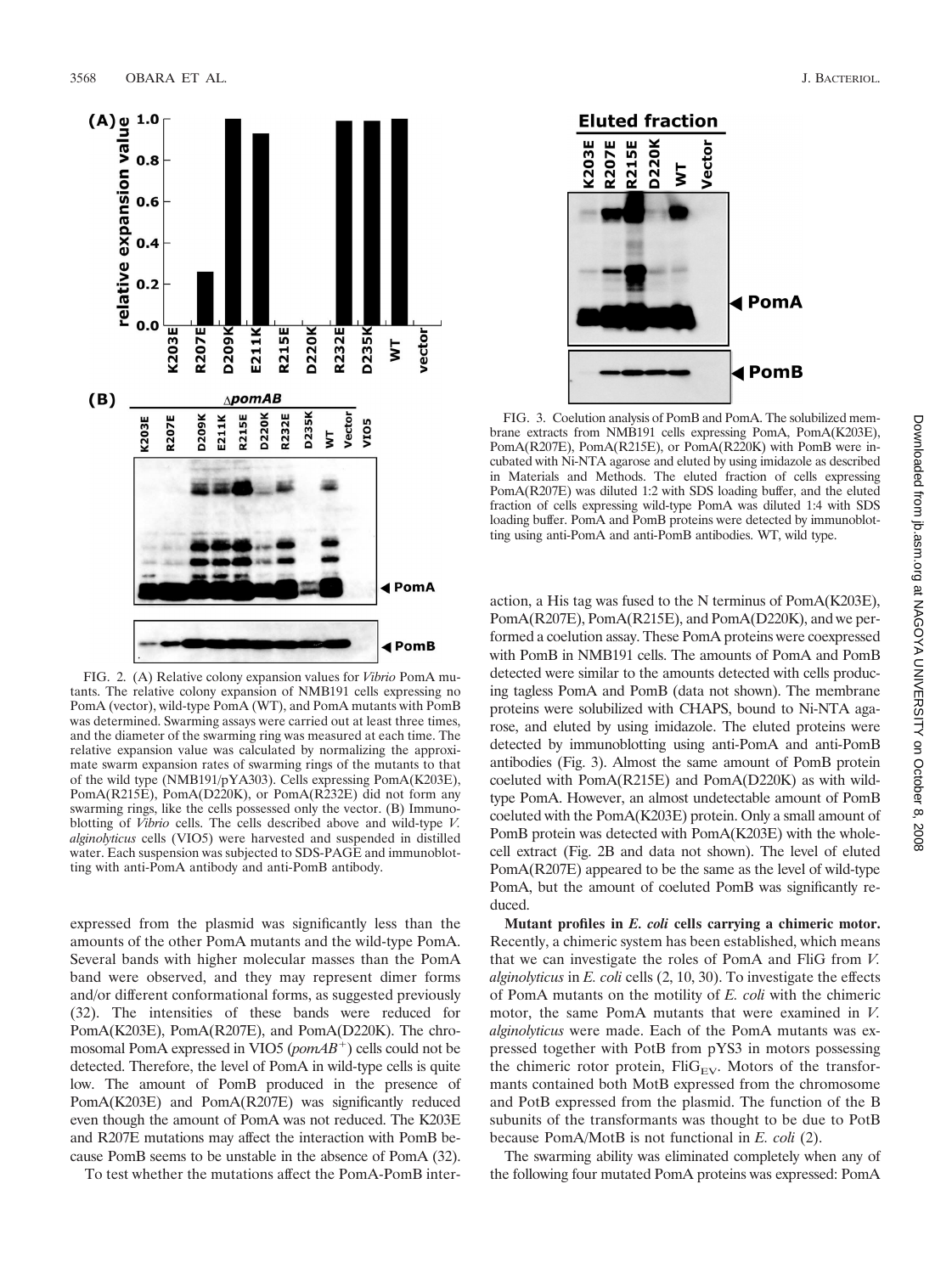

FIG. 4. (A) Relative colony expansion values for *E. coli* PomA mutants. The relative colony expansion values for DFB245 cells expressing no PomA (vector), wild-type PomA (WT), and PomA mutants with PotB and  $\text{FliG}_{EV}$  were obtained by using the same method that was used for *Vibrio* cells (Fig. 2A). Cells expressing PomA(K203E), PomA (R215E), PomA(D220K), or PomA(R232E) did not form any swarming rings, like the cells possessing only the vector. (B) Immunoblotting of *E. coli* cells. The whole cells described above were harvested and subjected to SDS-PAGE and immunoblotting with anti-PomA antibody and anti-MotB antibody.

(K203E), PomA(R215E), PomA(D220K), or PomA(R232E) (Fig. 4A). These results are consistent with those obtained with *Vibrio* except for the PomA(R232E) mutant results. PomA(D209K) and PomA(D235K) mutants restored the motility to the wild-type levels. Interestingly, unlike the results obtained with *Vibrio*, the PomA(R207E) and PomA(E211K) mutant proteins restored the swarming ability slightly. Although the R232E mutant had no swarming ability, we observed some swimming cells (the fraction of swimming cells was ca. 20%) by dark-field microscopy. We have recently found that the torque at low speed was reduced by the R232E mutation (12). The PomA(R207E) mutation reduced the motility of both *V. alginolyticus* and *E. coli*. Without arabinose, which acts as an inducer, all of the strains remained completely immotile (data not shown).

The immunoblot analysis of whole-cell extracts of *E. coli* was carried out using anti-PomA and anti-MotB antibodies (Fig. 4B). All PomA proteins expressed from plasmids were present in the same amount as the wild-type protein except for the PomA(E211K) protein. The E211K mutant, which could be detected as a faint single band and caused reduced swarming ability, may be rapidly degraded or may be produced at lower levels. It is worth noting that the levels of the bands with



FIG. 5. (A) Dominance of PomA mutants. Wild-type *V. alginolyticus* cells (VIO5) expressing no motor protein (vector), PomA(K203E), PomA(R215E), or PomA(D220K) cells with PomB, and  $\Delta p$ omAB cells expressing wild-type PomA with PomB were incubated on semisolid agar at 30°C for 4.5 h. (B) Motile suppressor of the R215E mutant. Swarms of NMB191 cells expressing wild-type PomA (WT), PomA(R215E), or the PomA(R215K), PomA(R215K/T5P), PomA(R215E/Q54L), or PomA(R215E/G139D) suppressor mutant are shown. The plasmids were extracted from the revertant cells and reintroduced into NMB191 cells. The retransformants were incubated overnight in the liquid cultures and inoculated onto semisolid agar plates. Cells were grown at 30°C for 6 h.

molecular masses higher than that of PomA were significantly reduced in the K203E and R207E mutants. PotB, which is a chimeric protein composed of PomB and MotB, was detected using anti-MotB antibody. PotB proteins from all PomA mutants were detected at almost the same level as wild-type PomA at a higher position than MotB expressed from the chromosome.

**Dominance of** *pomA* **mutations in** *Vibrio.* We investigated the dominant-negative effects of the PomA(K203E), PomA (R207E), PomA(R215E), and PomA(D220K) variants. These PomA mutants were introduced into VIO5 (*pomAB*<sup>+</sup>) cells, and each transformant was inoculated onto a semisolid agar plate. Motility was greatly reduced by PomA(R215E) and PomA(D220K) even with the wild-type motor, indicating that the proteins were integrated into the *Vibrio* motor and were important residues for rotation (Fig. 5A).

**Motile suppressors of the R215E mutant.** To investigate potential residues that have the ability to interact with either R215 or D220, we obtained motile suppressor mutants by using long incubation on semisolid agar plates. The nucleotide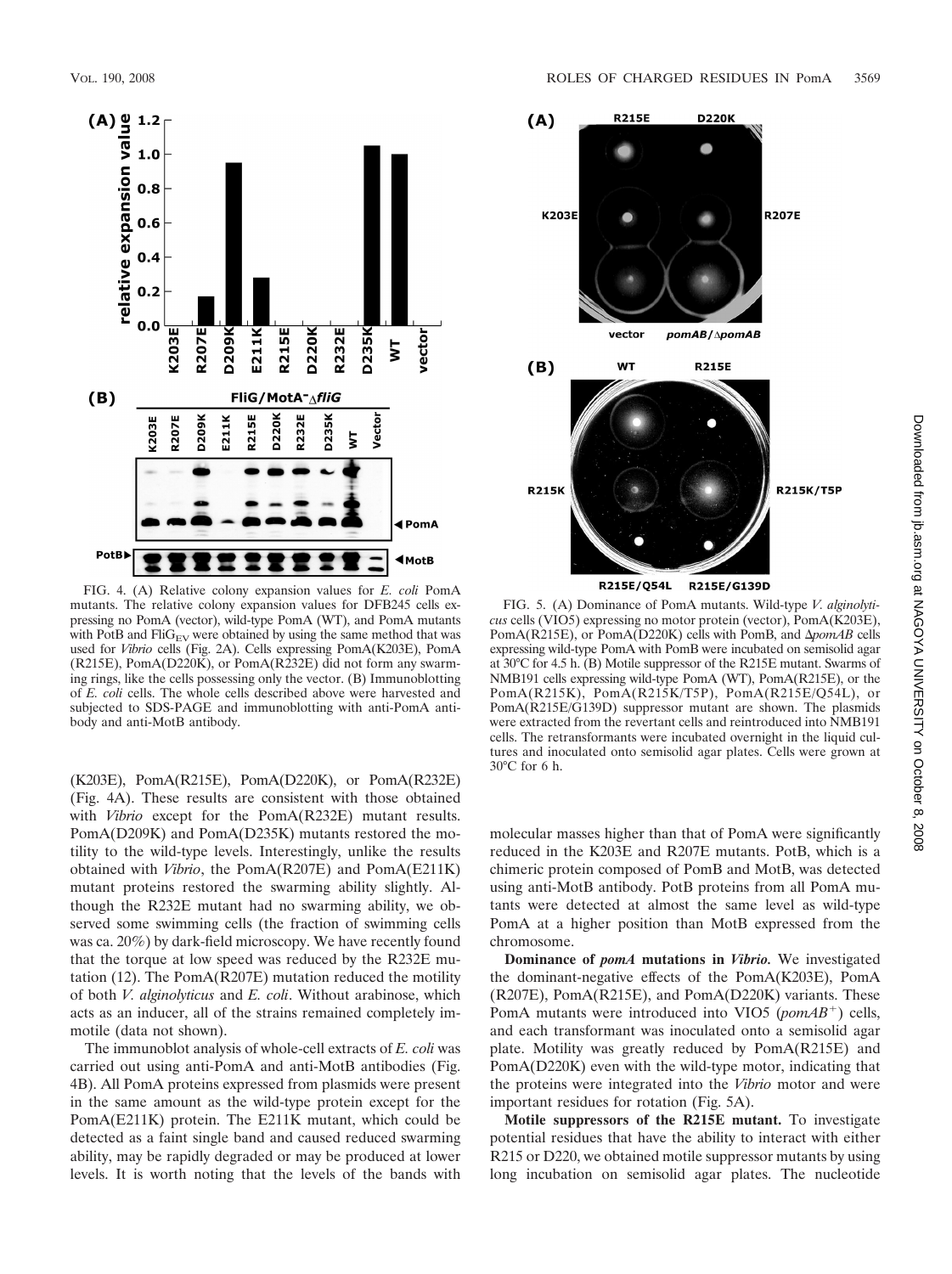changes in *pomAB* for all of the suppressor mutants were determined by sequencing. Eleven motile suppressors were obtained from NMB191 with PomA(R215E) but not from NMB191 with PomA(D220K). In 8 of the 11 revertants, R215E substitutions were changed to lysine, and in each case GAA was changed to AAA (the wild-type codon is CGC). In one revertant, the R215E substitution was changed to lysine, and the T5 residue of PomA was changed to proline. In two of the revertants, a Q54L mutation in PomA (single isolate) and a G139D mutation in PomA (two isolates) were found in the plasmids in addition to the original R215E mutation (Fig. 1B and 5B).

## **DISCUSSION**

In *E. coli*, which has proton-driven motors, it has been thought that electrostatic interactions between charged residues in the rotor protein FliG and charged residues in the stator protein MotA are important for rotation (36). A mutational study of PomA and FliG provided an indication that in *E. coli* the interactions between the rotor and the stator seemed to be electrostatic (29), but other mutational studies have shown that the homologous charged residues in PomA and FliG are apparently not essential for rotation in *Vibrio* (30, 33). The possibility that the *V. alginolyticus* motor might incorporate interactions similar to those in the *E. coli* motor was considered, as was the possibility that the other charged residues not homologous to *E. coli* residues are important and that specific electrostatic interactions between the rotor and stator proteins might occur in the *V. alginolyticus* motor.

In this study, eight charged residues (K203, R207, D209, E211, R215, D220, R232, and D235) present in the C terminus of PomA and its homologues, but not in *E. coli* MotA (except for R207), were replaced with residues with the opposite charge to search for the important charged residues. E211K and R232E substitutions did not affect the swarming and swimming ability of only *Vibrio* cells; on the other hand, D209K and D235K substitutions did not affect either *Vibrio* or *E. coli* cells. The results may also suggest that the different charged residues contribute to the motor function in the *E. coli* and *Vibrio* motors. The amount of the PomA(D235K) protein was significantly reduced when this protein was expressed in *Vibrio* cells, suggesting that the mutation affects the protein stability but not its function. We could not detect the PomA protein expressed from the wild-type cells (*pomAB*<sup>+</sup>) by the same method. The stator complex seems to function at a level that cannot be detected by available methods, as previously shown (16).

The results for *V. alginolyticus* and *E. coli* cells showed that K203, R215, and D220 appear to be important residues for motor function, such as torque generation or assembly. The R215E and D220K mutations showed dominant-negative effects in *Vibrio* cells, suggesting that mutant proteins are individually inserted into the motor but do not function properly and cause a motility defect. Mutations in M219 and D220, which are adjacent to each other, were identified as dominant double mutations (M219I/D220N) by random mutagenesis of *pomA* (16). The strong dominant effect of the D220 mutation may indicate that this region is very important for motor function but not for assembly or protein interactions.

The R215E mutation was suppressed by mutations in other

residues, including Q54L and G139D in PomA. Furthermore, we found a suppressor mutant in which R215 and T5 were replaced by lysine and proline, respectively. The mutations, in addition to the original R215 mutation, occurred near the boundaries of the cytoplasmic and transmembrane domains (Fig. 1B and 5B). In particular, the suppressor mutation G139D is interesting because the mutation at one charged residue was suppressed by another residue that was changed to a charged residue. We speculate that this mutation might change the structure around this residue and rescue the interaction between the C-terminal region of PomA and the region around G139.

It has been suggested that the charged residues in MotA (R90 and E98) and FliG (K264, R281, D288, D289, and R297) might engage in electrostatic interactions with each other and that a charge-neutralized mutant of MotA was nonfunctional (36). However, a charge-neutralized mutant of PomA with residues corresponding to the critical charged residues of MotA was functional. From the charge-neutralized mutant of PomA, we could isolate mutants with a temperature-sensitive phenotype whose mutations were mapped to the L131 or T132 residue. Furthermore, a suppressor mutant with the temperature-sensitive phenotype was isolated and mapped to the V142 residue, which is close to G139 (9). This implies that an interaction between the critical charged residues and the C-terminal charged residues occurs, although it is not necessarily a direct interaction.

The mutations in K203 and R207 seem to affect dimer formation in *E. coli*, as well as in *V. alginolyticus*. This region may be involved in PomA-PomA interactions or may confer proper conformation of the protein. When PomA(K203E) and PomA(R207E) were individually coexpressed with PomB, the amount of PomB protein was significantly reduced only in *Vibrio* cells. It has been reported that in *Vibrio* PomB is very unstable without PomA (32). This may indicate a difference in the protein interactions in *Vibrio* and *E. coli*, or it may simply indicate that PotB is more stable than PomB. A coelution assay showed that the motility defect of R215E and D220K mutants is not due to the defect in the interaction between PomA and PomB.

We think that the C-terminal region of PomA may be partially involved in protein-protein interactions to form the stator complex, or it may be important for protein conformation rather than for the PomA-FliG interaction to generate torque. We identified important charged residues in the C-terminal region but do not know if these residues contribute to electrostatic interactions between the rotor and the stator in *V. alginolyticus*. Clarification of the precise role of the C terminus of PomA would help define the mechanism of the rotor-stator interaction that generates torque.

## **ACKNOWLEDGMENTS**

We thank Ikuro Kawagishi and Hajime Fukuoka for invaluable discussions and also thank John Frederick Morton for reading the manuscript.

This work was supported in part by grants-in-aid for scientific research from the Japan Society for the Promotion of Science (to M.H. and S.K.); from the Ministry of Education, Culture, Sports, Science and Technology of Japan (to T.Y.); and from the Japan Science and Technology Agency (to M.H.).